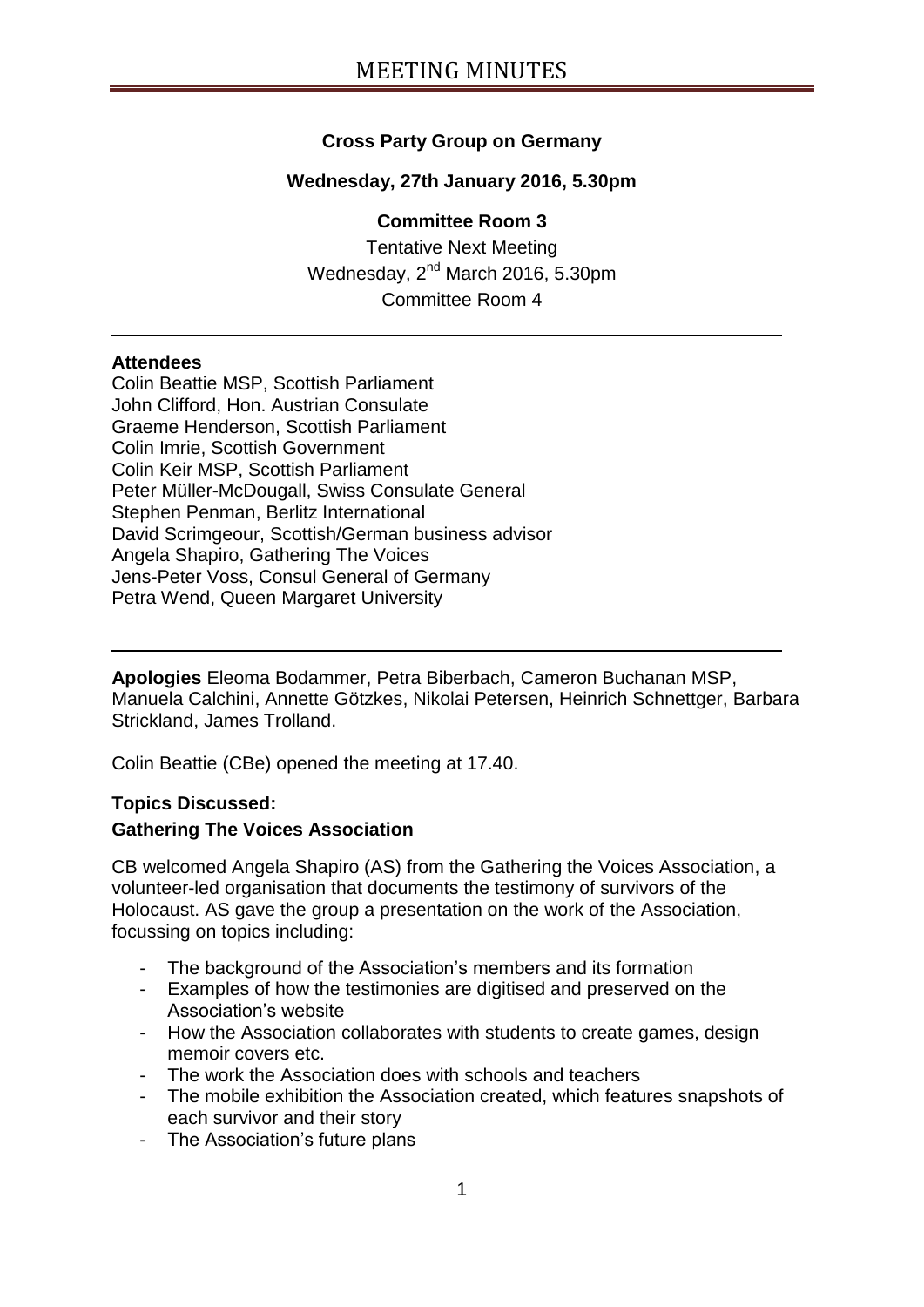CB asked how the Association plans to ensure longevity of the survivors' stories for future generations. AS responded that digitisation and providing ease of access to the website were key in this regards. AS noted that the British Library has offered to host the website to help ensure its permanence. Peter Müller-McDougall (PMcD) asked if the material was likely to be translated into other languages. AS stated that this was dependent on cost, and that there was a glossary on the website.

CB asked how the work of the Association would be kept going forward by future generations. AS stated that they are working with 'young ambassadors' to go into schools and keep the work going into the future. CB queried how the Association would respond to changes in digital media in the future. AS answered that their work with computing students would help keep them involved in changes in media, and that their physical archive would be made available in relevant centres.

Stephen Penman (SP) asked how the Association ensured that primary school children were given a suitable context for presentations. AS spoke of how the Association had collaborated with primary school teachers to ensure the context would be appropriate. AS also mentioned how such presentations would focus more on social history, such as diet, rather than on the 'horrors' of the Holocaust.

CB thanked AS for meeting with the CPG.

### **David Scrimgeour – Scottish/German business advisor**

CB thanked David Scrimgeour (DS) for meeting with the Group. DS spoke to the Group on the current state of business ties between Scotland and Bavaria, including:

- His own background as a lawyer then business advisor
- The need to improve Scotland's level of business engagement with Germany, and Bavaria in particular
- A comparison between business levels in Scotland and Bavaria
- The relative lack of internationalisation by Scottish businesses in comparison to German levels, and the Scottish Government's approach to improving this
- The importance of the EU market to Scotland, especially in the context of the potential Brexit
- How twinning between cities could play a part in improving business relations

CB asked why Scotland should focus on Bavaria, and not the whole of Germany. DS noted that the Scottish Government wants relations with the whole of Germany, but size and protocol aspects could make this difficult. DS believed that Bavaria's goodwill to Scotland, combined with its interesting economy, strong start-up sector and strength of identity would make Bavaria a more suitable target.

Colin Keir (CK) asked what reception Scottish companies had given DS when he had discussed setting up in Bavaria/Germany with them. DS said it has been changing and is more encouraging now; younger companies have a different attitude to international relations. DS also mentioned that the German market is much more accessible and visible than it used to be.